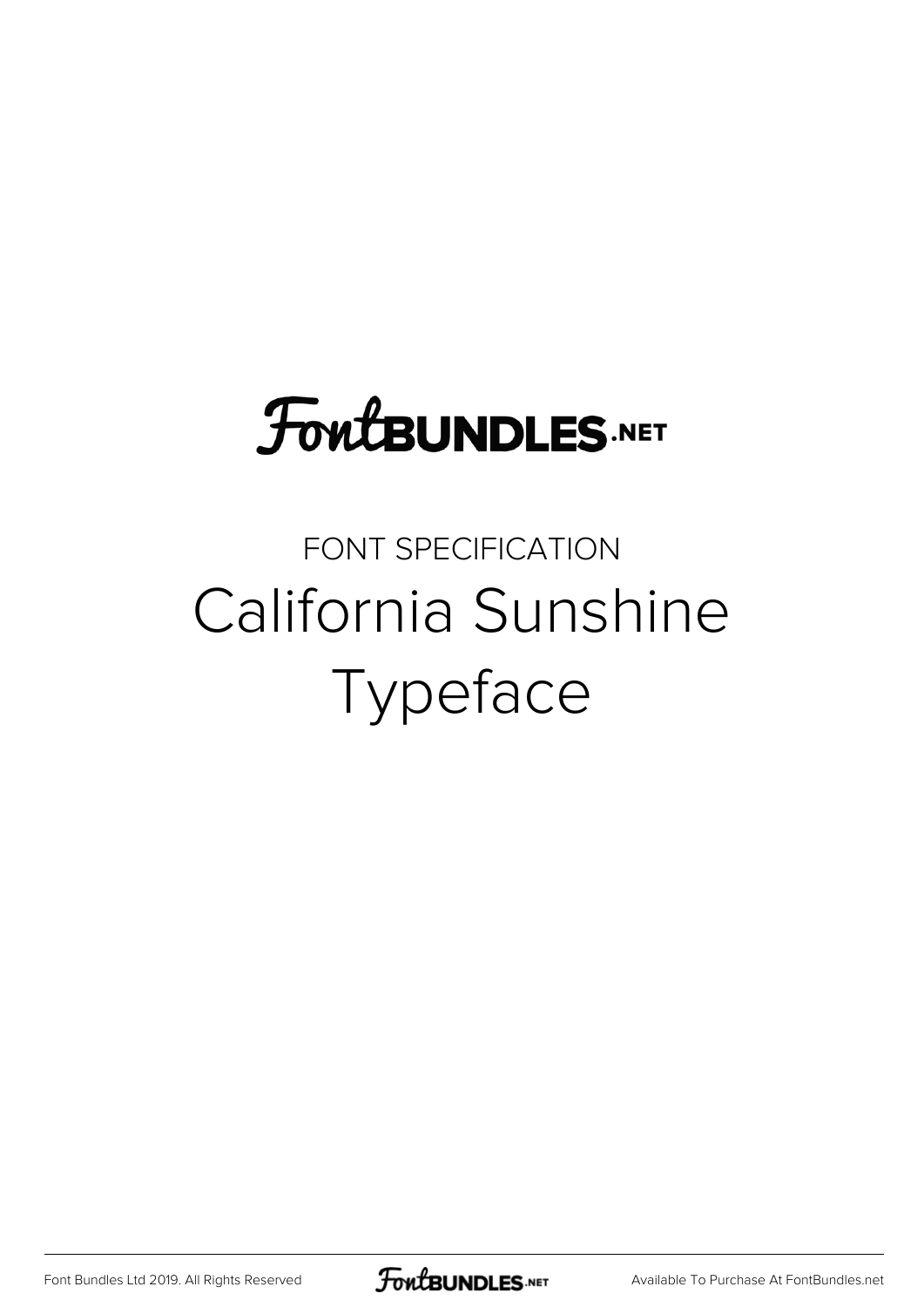California Sunshine Alternate - Regular

**Uppercase Characters** 

## ABCBEFGKIJKL KK ROPQRSTUV WXYZ

Lowercase Characters

### ABCBEFGKIJKLKK NOPORSTUV WXYZ

**Numbers** 

#### 0123456789

Punctuation and Symbols



All Other Glyphs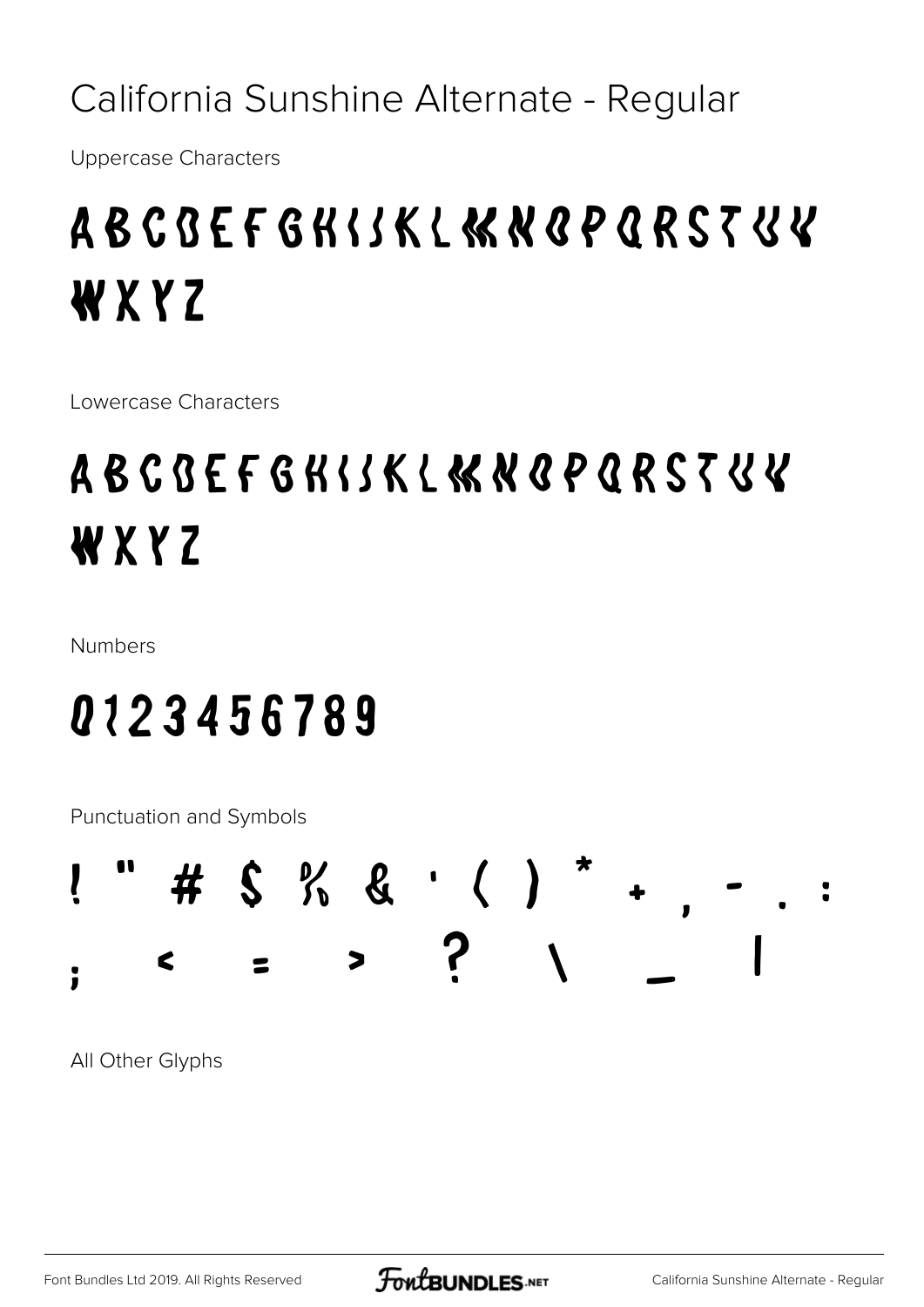|  | A A A A A A C E E |  |  |  |
|--|-------------------|--|--|--|
|  |                   |  |  |  |
|  | 8 8 8 8 3 3 3 4 Y |  |  |  |
|  | S A A A A A A C E |  |  |  |
|  |                   |  |  |  |
|  |                   |  |  |  |
|  | 3 Y Y ' ' " "     |  |  |  |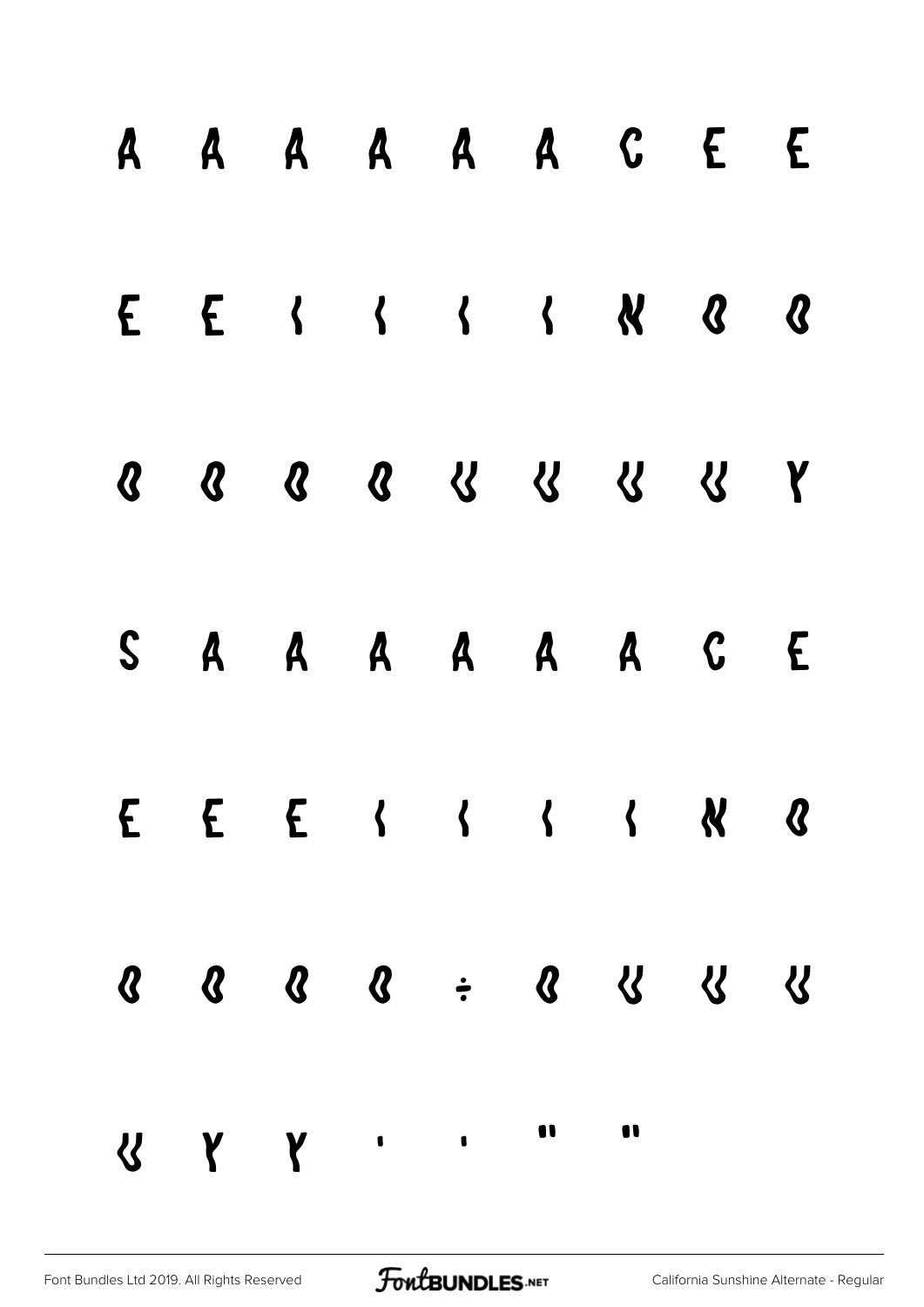

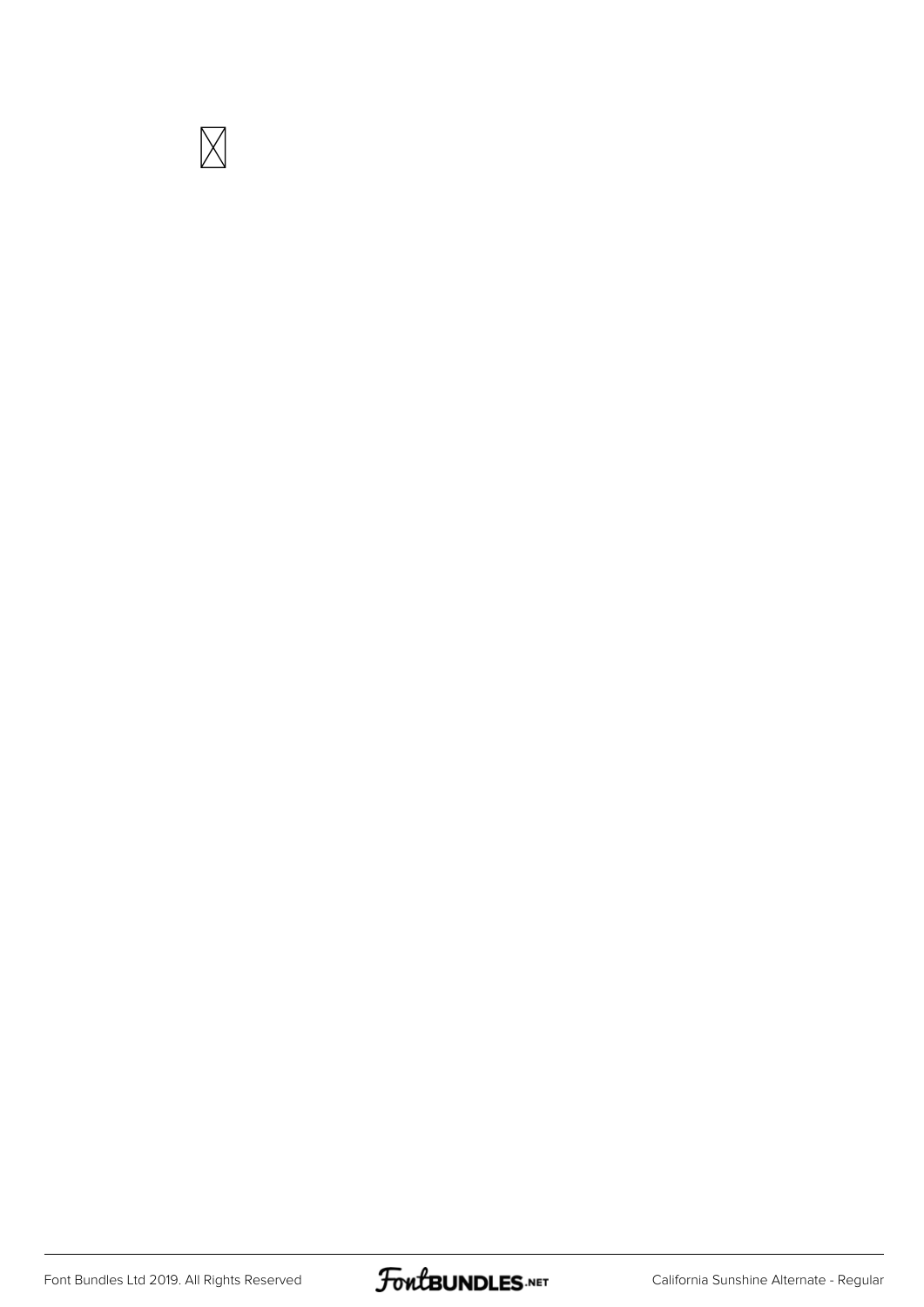#### California Sunshine Basic - Regular

**Uppercase Characters** 

## **ABCDEFGHIJKLMNOPQRSTUV** WXYZ

Lowercase Characters

## **ABCDEFGHIJKLMNOPQRSTUV** WXYZ

Numbers

### 0123456789

Punctuation and Symbols



All Other Glyphs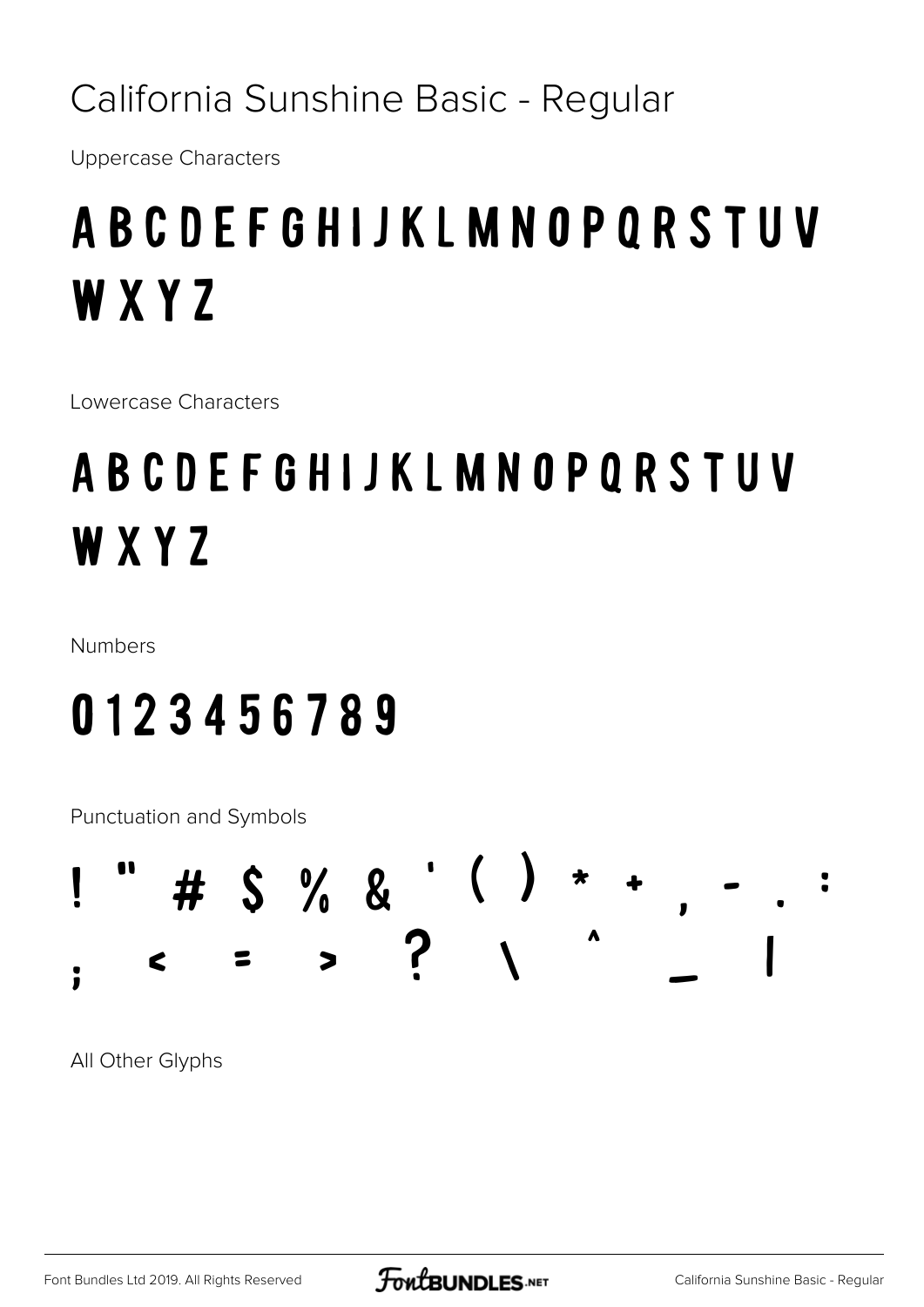| A A A A A A C E                                                                                                     |  |  |  | E                |
|---------------------------------------------------------------------------------------------------------------------|--|--|--|------------------|
| E E I I I I N 0                                                                                                     |  |  |  | $\boldsymbol{0}$ |
| 0 0 0 0 0 0 0 0 0 Y                                                                                                 |  |  |  |                  |
| S A A A A A A C                                                                                                     |  |  |  | E                |
| $E$ $E$ $E$ $I$ $I$ $I$ $N$ 0                                                                                       |  |  |  |                  |
| $\begin{matrix} 0 & 0 & 0 & 0 & \div & 0 & 0 & 0 & 0 \end{matrix}$                                                  |  |  |  |                  |
| $\begin{array}{cccccccccccccc} U & Y & Y & \cdot & \cdot & \cdot & \cdot & \cdot & \cdot & \cdot \cdot \end{array}$ |  |  |  |                  |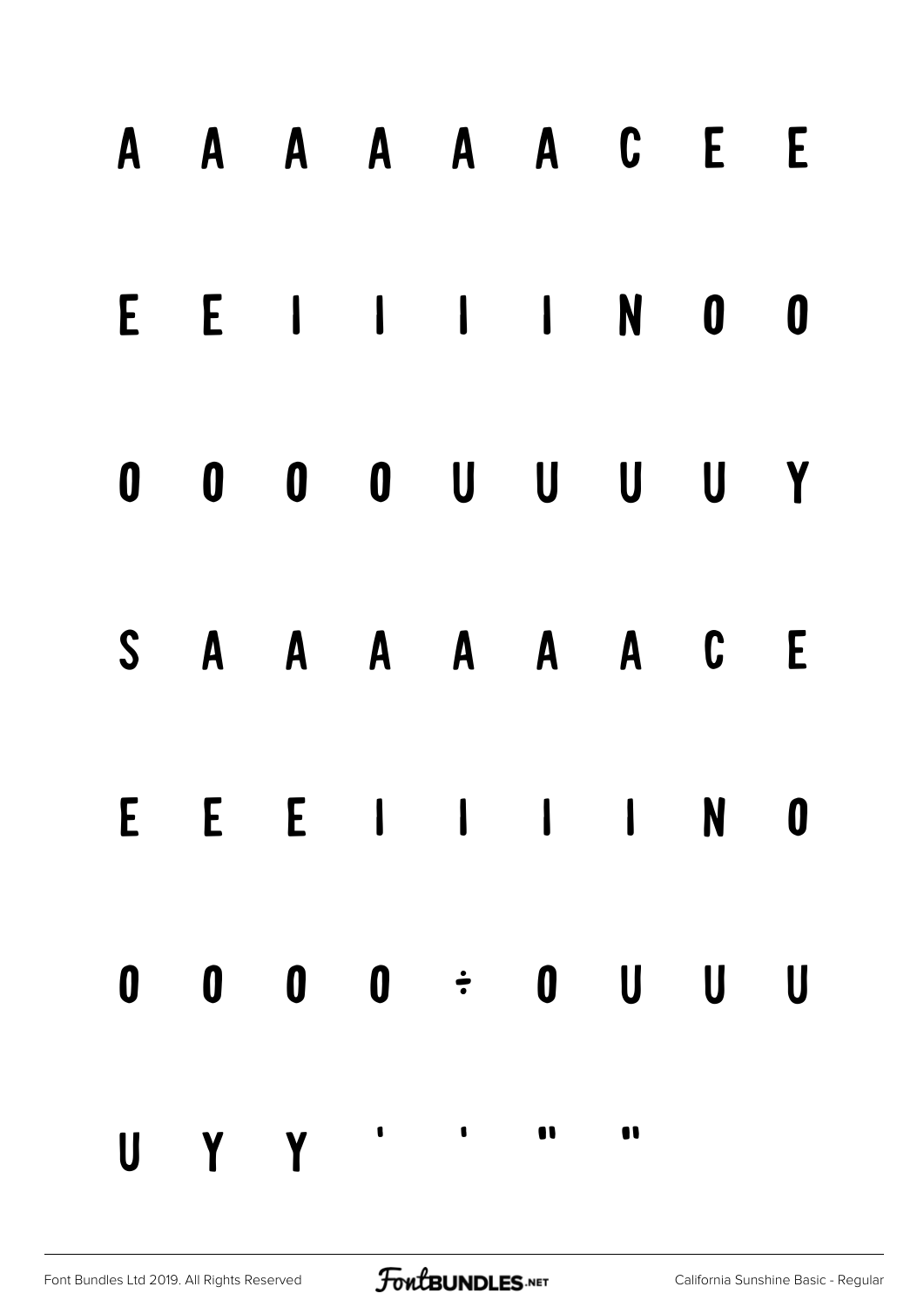

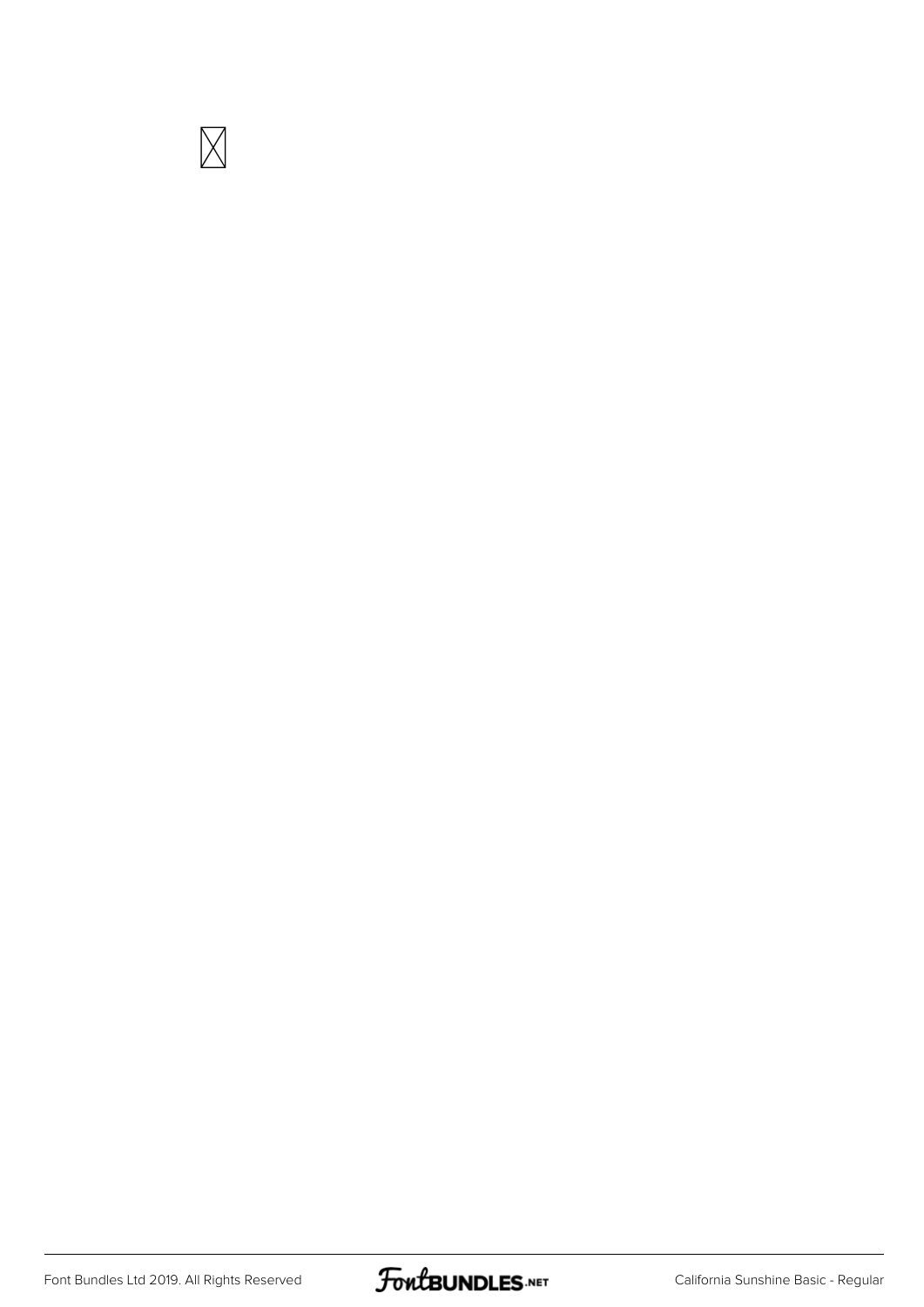#### California Sunshine - Regular

**Uppercase Characters** 

## ABCDEF&HIJKIMNOPQRSTUV **WXYZ**

Lowercase Characters

## ABCDEFSHIJKLMNOPQRSTUVW XYZ

**Numbers** 

### 0123456789

Punctuation and Symbols



All Other Glyphs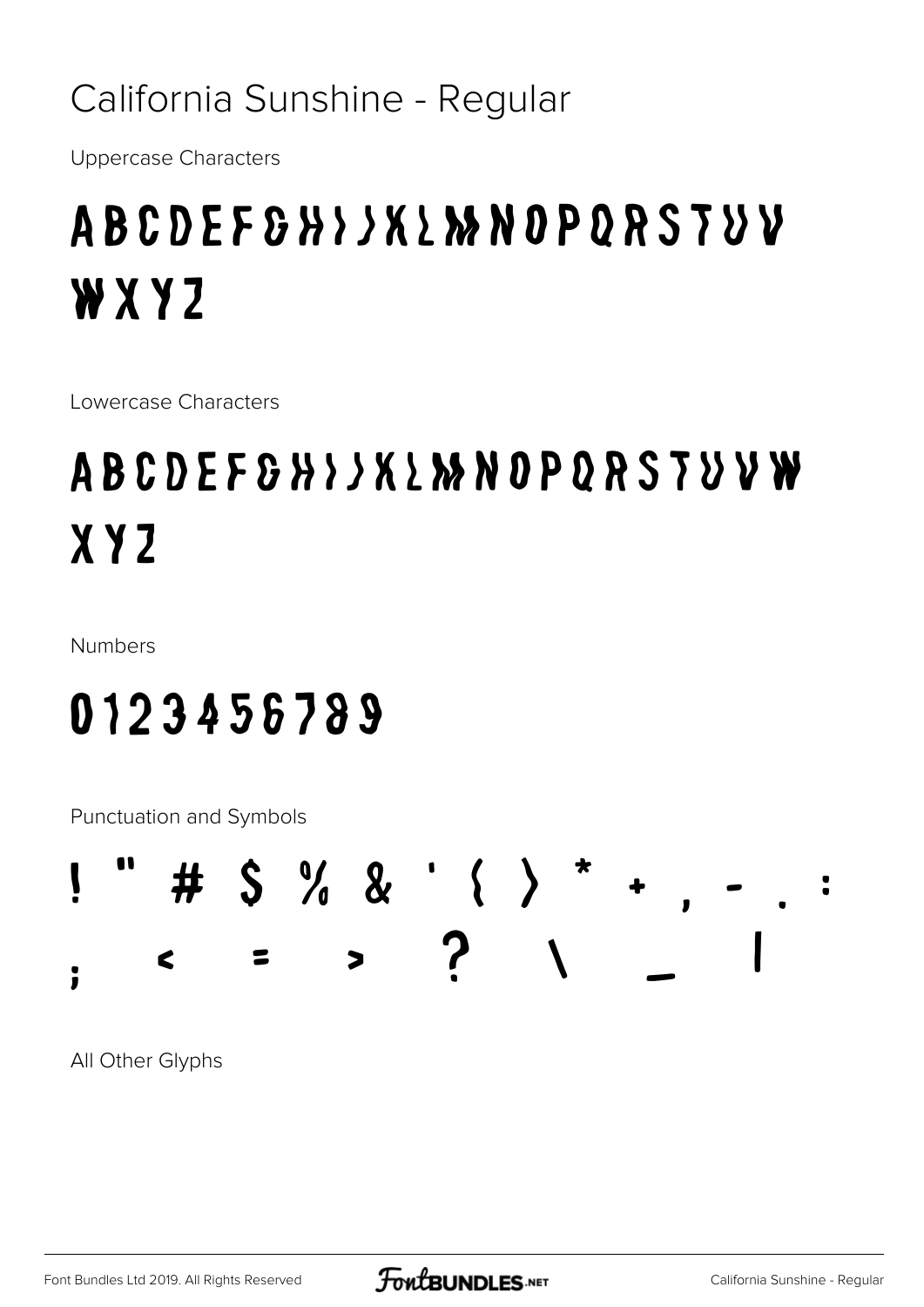|  |  |                                                                                                                            | A A A A A A C E E                                                                                                                                                                                                                                                                                                                                                                                                                                   |  |
|--|--|----------------------------------------------------------------------------------------------------------------------------|-----------------------------------------------------------------------------------------------------------------------------------------------------------------------------------------------------------------------------------------------------------------------------------------------------------------------------------------------------------------------------------------------------------------------------------------------------|--|
|  |  |                                                                                                                            | $E$ $E$ $\rightarrow$ $E$ $\rightarrow$ $E$ $\rightarrow$ $E$ $\rightarrow$ $E$ $\rightarrow$ $E$ $\rightarrow$ $E$ $\rightarrow$ $E$ $\rightarrow$ $E$ $\rightarrow$ $E$ $\rightarrow$ $E$ $\rightarrow$ $E$ $\rightarrow$ $E$ $\rightarrow$ $E$ $\rightarrow$ $E$ $\rightarrow$ $E$ $\rightarrow$ $E$ $\rightarrow$ $E$ $\rightarrow$ $E$ $\rightarrow$ $E$ $\rightarrow$ $E$ $\rightarrow$ $E$ $\rightarrow$ $E$ $\rightarrow$ $E$ $\rightarrow$ |  |
|  |  |                                                                                                                            | $0 \quad 0 \quad 0 \quad 0 \quad \vee \quad \vee \quad \vee \quad \vee \quad \vee$                                                                                                                                                                                                                                                                                                                                                                  |  |
|  |  |                                                                                                                            | S A A A A A A C E                                                                                                                                                                                                                                                                                                                                                                                                                                   |  |
|  |  |                                                                                                                            |                                                                                                                                                                                                                                                                                                                                                                                                                                                     |  |
|  |  |                                                                                                                            | $0\qquad 0\qquad 0\qquad \div\qquad 0\qquad \vee\qquad \vee\qquad \vee$                                                                                                                                                                                                                                                                                                                                                                             |  |
|  |  | $\begin{array}{cccccccccccccc} \mathbf{y} & \mathbf{y} & \mathbf{y} & \cdot & \cdot & \cdot & \cdots & \cdots \end{array}$ |                                                                                                                                                                                                                                                                                                                                                                                                                                                     |  |